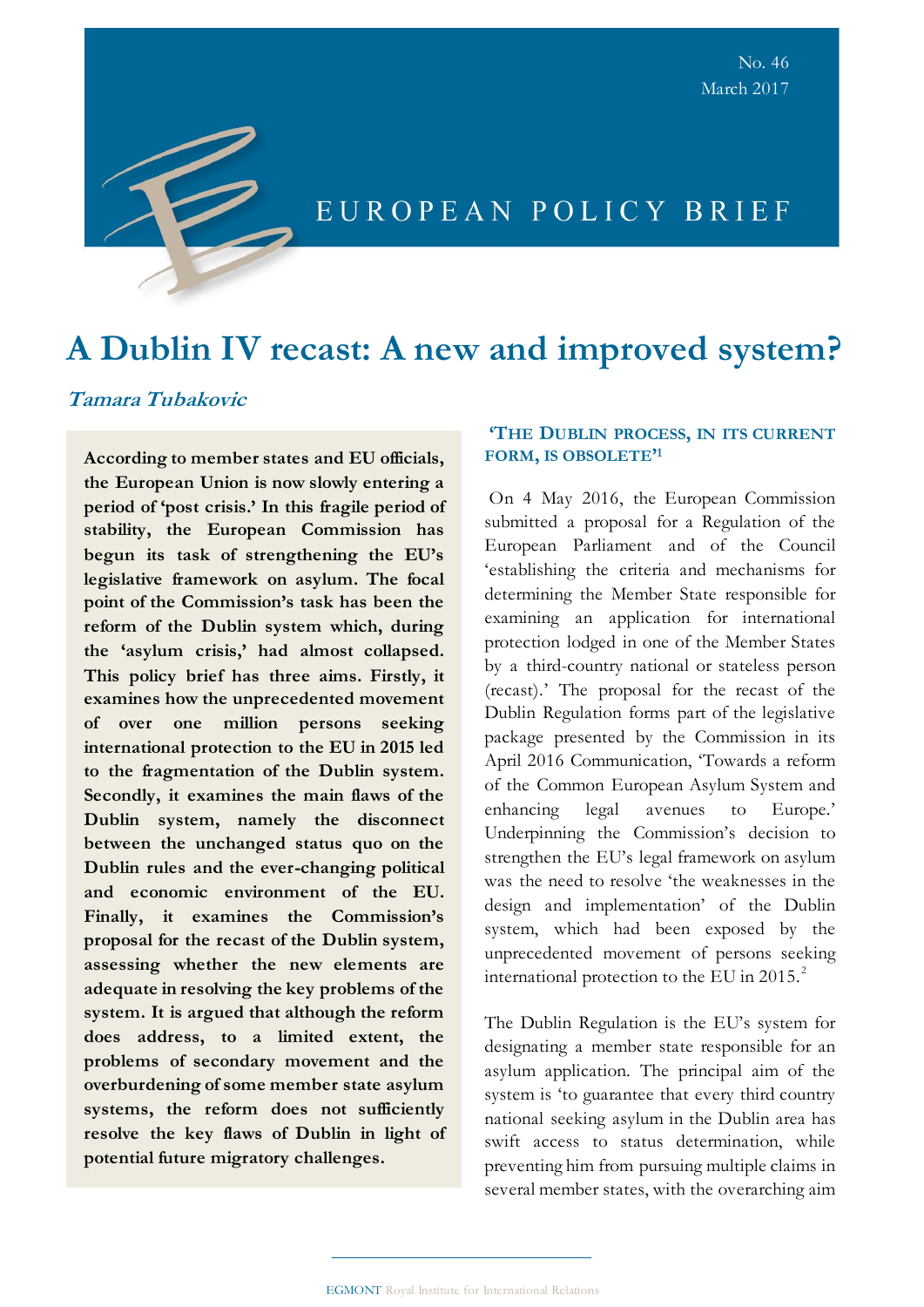of speeding up and rationalising the treatment of asylum claims.'<sup>3</sup> In order to achieve this aim, the Regulation contains a hierarchy of criteria that determines which member state must take responsibility for the asylum application process. The entry of over one million persons during 2015, however, threw the Dublin system and its rules on responsibility into disarray.

Although the Dublin Regulation contains a list of criteria to determine which member state should take responsibility, the rule that is most often automatically applied across the EU is the first irregular entry principle. In times of mass inflows along specific migratory routes, however, this rule places significant pressure on a limited number of member states, namely those at the EU's borders. As a consequence, countries such as Italy and Greece have struggled to effectively process the unprecedented number of arrivals seeking international protection, with their national reception and integration capacities being placed under severe strain. Due to a lack in both administrative and financial capacity, these member states have struggled to fulfil their obligations under the Common European Asylum System such as the fingerprinting of all persons entering their territory and providing swift access to asylum procedures. In addition, the perception that these rules have unfairly unburdened border states has also resulted in instances of non-compliance. Italy and Greece have been criticised for taking a permissive attitude toward instances of onward movement to destinations of preference.

As a result of this secondary movement, countries such as Germany and Sweden have been faced with large increases in applications for asylum while others such as those across the Eastern border have been transformed into countries of transit. The uncontrolled movement of persons has led to a number of member states suspending the Schengen system.

In addition member states have also taken further unilateral measures such as the building of fences and the changing of national asylum laws to dissuade persons from travelling and seeking asylum in these countries. The unprecedented inflows of those seeking international protection has exposed the shortcomings of the EU's Dublin system and placed the functioning of its Common European Asylum System and Schengen in jeopardy.

### **WHY IS DUBLIN SO PROBLEMATIC?**

On the one hand, the Dublin system has been 'lauded as the cornerstone of the EU's Common European Asylum System.'<sup>4</sup> On the other hand, it has been equally 'vilified as a failure of solidarity and burden sharing among European Union member states.' Some member states see the Dublin system as 'essential to the effective operations of their asylum systems.' For these member states, the Dublin Regulation constitutes a legal framework, which requires each member state to fulfil their obligations of processing an asylum claim. A mechanism, such as the Dublin system, is required to ensure that all member states participate in responsibility allocation and prevent cases of free riding.

Conversely, other member states have argued that the Dublin system contributes to this asymmetrical sharing of responsibility and free riding. The system, with its emphasis on a single member state as responsible, allows for those countries unaffected by refugee inflows to avoid engaging in responsibility sharing arrangements. The Dublin system not only reinforces the idea that asylum applications are a national competence, but that sudden inflows are a problem for other governments to deal with. Member states that consistently receive the most asylum applications and those situated geographically at the main entry points have criticised the lack solidarity from other countries of EU, especially considering the refusal of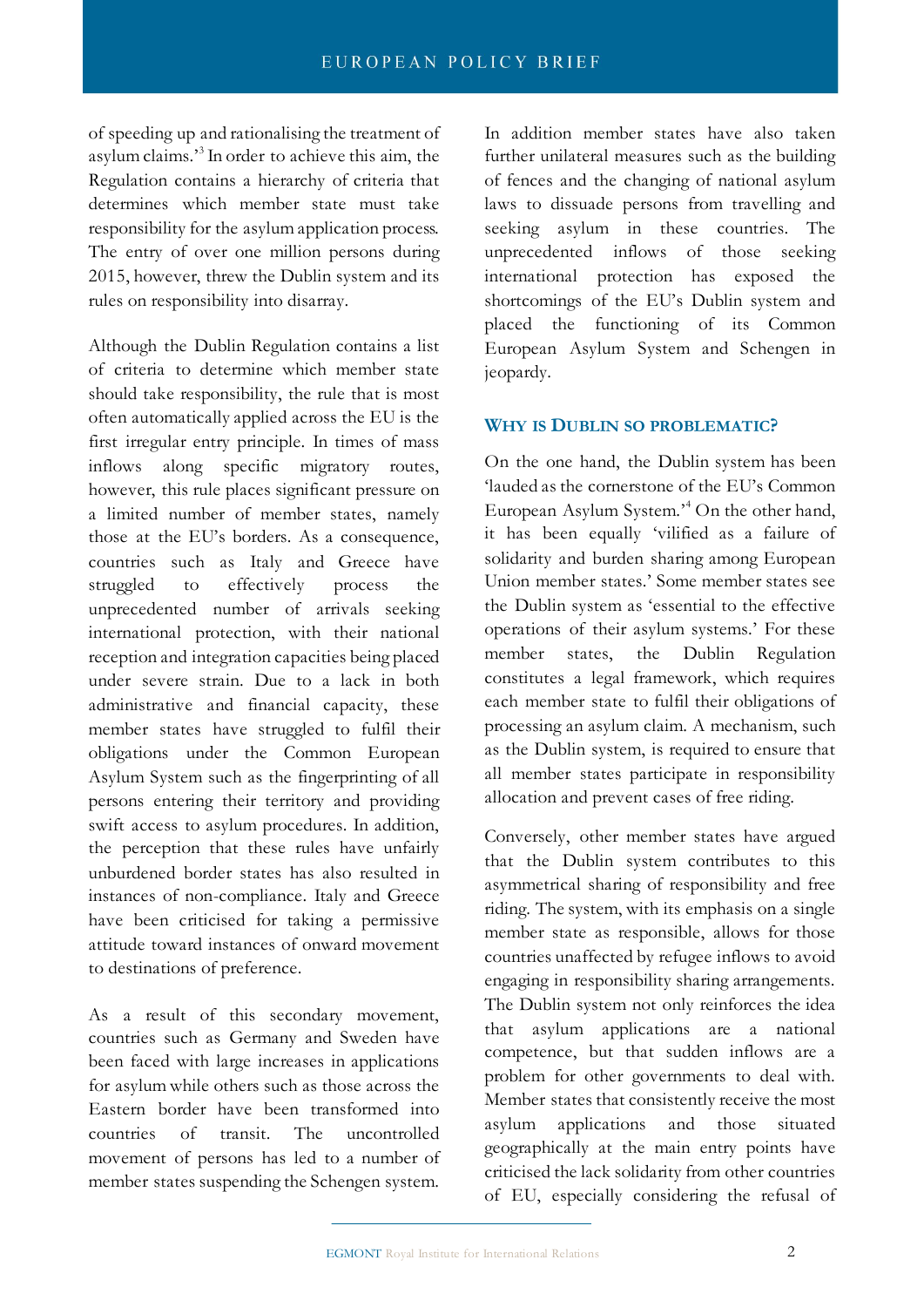some to participate in the relocation schemes agreed to in 2015.

Yet if we assess the original aim of the system, the Regulation was not 'designed to equalise or share the asylum burden.' The central purpose underpinning the creation of the Dublin Convention in 1990 was to develop 'a mechanism that swiftly assigns responsibility for processing an individual asylum application to a single member state.' At the time of the agreement, the rules on responsibility perhaps had a certain logic to them. The criticism that the system is inherently flawed is therefore not completely accurate. Rather, the problem also stems from the tension between the decision by member states to maintain the status quo on the Dublin rules and the dramatically changing context in which the system operates.

Since the original agreement in 1990, the European Union has expanded from twelve member states to twenty-eight, radically changing the geographical shape of the EU's borders and neighbourhood. In addition, with the Arab uprisings and the outbreak of violent conflict in Syria since 2011, the nature of migratory flows to the European Union has changed, with increasing numbers arriving since as early as 2013. The central problem is that by maintaining a status quo on its original form, the Dublin system is no longer responsive to the kind of migratory challenges faced by EU member states.

## **EXPLAINING THE PRE-CRISIS STATUS QUO**

The status quo on Dublin has been maintained largely because the majority of EU member states are reluctant to engage in a reform that may require them to take on additional responsibilities. In fact, the system can be conceptualised as competitive game in which member states seek to minimise their 'burden' of asylum applications. This defensive behaviour has at times had drastic outcomes on the asylum systems of other member states. A prime example is the 'well documented practice of piling requests on patently failed national asylum systems, disregarding the rights of applicants and the functioning of the CEAS as a whole.<sup>5</sup>

Some measures have been taken in an attempt to demonstrate solidarity but also to ensure a compromise is achieved on the existing rules of the Dublin system. This includes measures such as the Early Warning and Preparedness Mechanism, which was created by the 2013 recast of the Dublin system. The measure aimed to support member states whose asylum systems were under strain from sudden and high inflows. However, not only was the system never implemented, it also placed additional responsibilities on border states. The mechanism was never activated because 'some member states argued that the conditions for triggering the mechanism were never fulfilled.'<sup>6</sup> Others have argued that 'it is difficult to reach a political agreement on triggering the mechanism in the absence of clear criteria and indicators to measure the pressure.' In addition, the mechanism places an obligation on member states under pressure to invest resources in producing crisis management action plans with often little support from other EU member states. Overall, both the Dublin system and its solidarity mechanisms have reinforced the perception that the management of sudden and large inflows is a national issue.

The status quo on this perception may have been maintained easily enough during periods of relatively low inflows. The movement of over one million persons to the EU seeking international protection, however, forced the EU and member states to recognise that the Dublin system required a reassessment. The Commission acknowledged that even 'with a more efficient and stricter enforcement by all Member States of the existing rules… there is a high likelihood that the current system would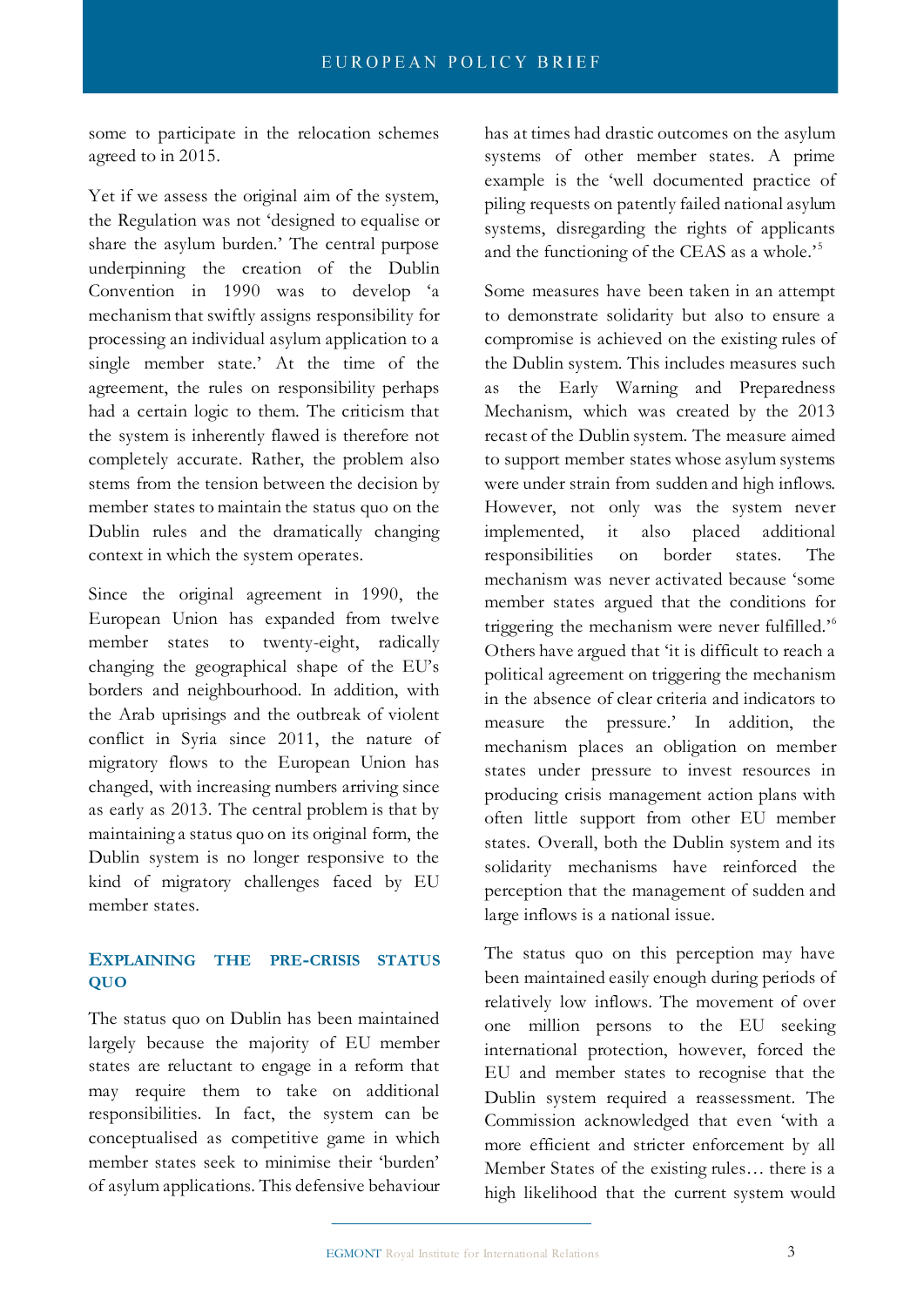remain unsustainable in the face of continuing migratory pressure.' The following section examines the new elements introduced by Dublin IV, and whether the reform can resolve the key problems of the Dublin system.

#### **WHAT'S NEW ABOUT DUBLIN IV?**

Among a number of technical reforms, the Dublin IV recast seeks to address two key phenomena that were witnessed in 2015, namely the uncontrolled secondary movement of persons and the critical pressure placed on border states as a result of the Dublin responsibility rules. The Commission seeks to respond to these two challenges through three steps. The first is to sanction applicants for secondary movement by placing their claims through accelerated procedures. In the proposal for the recast, the Commission states that a new obligation will be introduced that 'foresees that an applicant must apply in the member state either of first irregular entry or, in the case of legal stay, in that member state.' In the case of 'non-compliance…by the applicant, the Member State must examine the application in accelerated procedures.' This new element is aimed at ensuring 'an orderly management of flows, to facilitate the determination of the Member State responsible, and to prevent secondary movement.'

The second step adopted by the Commission is to stabilise the allocation of responsibility. The new recast 'introduces a rule that once a member state has examined the application as member state responsible, it remains responsible for examining future representations and applications of the given applicant.' The aim is to strengthen the rule that 'only one member state is and shall remain responsible for examining an application and that the criteria of responsibility shall be applied only once.' This new provision is intended to remove any incentives 'applicants may have to abscond in order to forestall a transfer' as the 'expiry of deadlines will no longer result in a shift of responsibilities between member states.' In doing so, the new recast resolves the ambiguity surrounding the deadline of previous transfer charges.

The third step proposed by the Commission is the creation of a corrective allocation mechanism to support member states facing significant pressure from sudden and high inflows of persons seeking asylum. The aim of the mechanism is to 'ensure a fair sharing of responsibility between member states and a swift access for applicants to status determination procedures when a member state is confronted with a disproportionate number of applicants.' The system would function in a similar way to the relocation schemes, in which an applicant will be transferred from an overburdened state so their application can be examined by another member state. The mechanism is automatically triggered when a member state receives 150% of its fair share of asylum applications. At this point, applicants will be relocated elsewhere in the EU.

# **CONCLUSION: SHORTSIGHTED SOLUTION TO LONG TERM CHALLENGES**

Although the recast introduces new elements to tackle the issues of secondary movement and the lack of solidarity among member states, the proposal remains insufficient. Firstly, the added provision allowing member states to sanction asylum seekers reveals a more coercive trend in EU asylum policy and does not necessarily address the reasons why asylum seekers choose to move. Secondly, this rule is only effective if the asylum seeker has been registered. It does not resolve the main contributing factor of secondary movement, the avoidance of registration in first entry countries.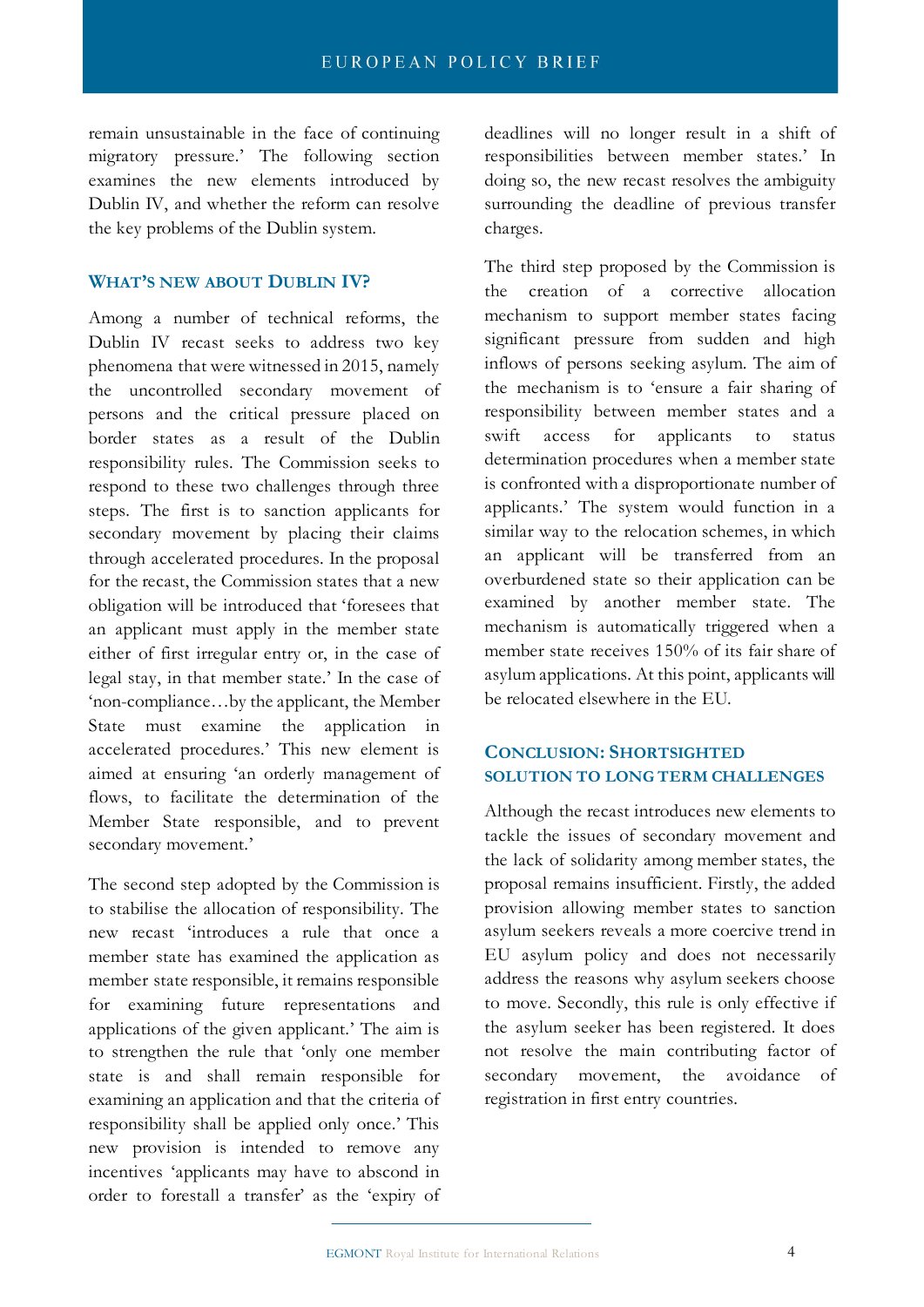#### EUROPEAN POLICY BRIEF

The proposal for the stabilisation of responsibilities will help with preventing member states from circumventing the deadlines for accepting responsibility and reducing the incentives for asylum seekers to abscond. However, this provision can only be effective in an environment of mutual trust and solidarity. Incentives to circumvent rules exist because some member states perceive the responsibility rules as unfair. In order to develop trust, the system needs to move beyond a competitive game of responsibility avoidance. The Commission's proposal for a corrective allocation mechanism is a step in the right direction. However, the challenge with the new solidarity mechanism is that it does not necessarily provide the right solution to the actual challenges faced by border states.

Firstly, the measure stipulates that the benefitting member states, the state of first application and the one carrying out the allocation process, would be required to undertake additional responsibilities prior to the application of the mechanism. These responsibilities include identifying applications, registering claims, carrying out admissibility screenings and taking responsibility for inadmissible applications and unfounded claims. As such, these 'benefitting' member states would in fact be dealing with a 'sizeable share of the returns of rejected asylum seekers', an aspect of EU asylum policy that remains a substantial challenge to implement. This has led to a number of criticisms that Dublin IV would in fact 'aggravate current imbalances in responsibility among member states' by designating 'gatekeeper' responsibilities to irregular entry states, which in practice would be the already overburdened states of Italy and Greece.

Secondly, member states of allocation would be eligible to refuse the transfer on two grounds: firstly, on the ground of national and public security concerns, and secondly, through the

'pay to not play' exemption. Each year member states can declare themselves unavailable as member states of allocation for the duration of 12 months. During this time, the member state would be required to make a 'solidarity contribution' of 250,000 euros for each application, which would have been allocated to them. There has been some concern that such exemptions will simply reinforce the incentives of member states to not participate in responsibility sharing.

Thirdly, the mechanism is conceived as a measure to be applied during instances of high inflows. Framed in this way, the system presumes that such high inflows are temporary, and that once numbers return below the threshold of 150% the mechanism can be suspended. The mechanism does not consider the long term structural changes to migratory flows, in which the regional conflicts will continue to produce high numbers of refugees.

Ultimately, the Commission concluded that 'the current criteria in the Dublin system should be preserved,' leading to criticisms that the Dublin system, in its operation, 'will remain unchanged.' Despite this criticism, it is important to take into consideration the feasibility of a foundational reform in this political climate where there is little political will and appetite for further integration.

**Tamara Tubakovic is a PhD Researcher at the University of Melbourne and the EU Centre on Shared Complex Challenges in Australia.**